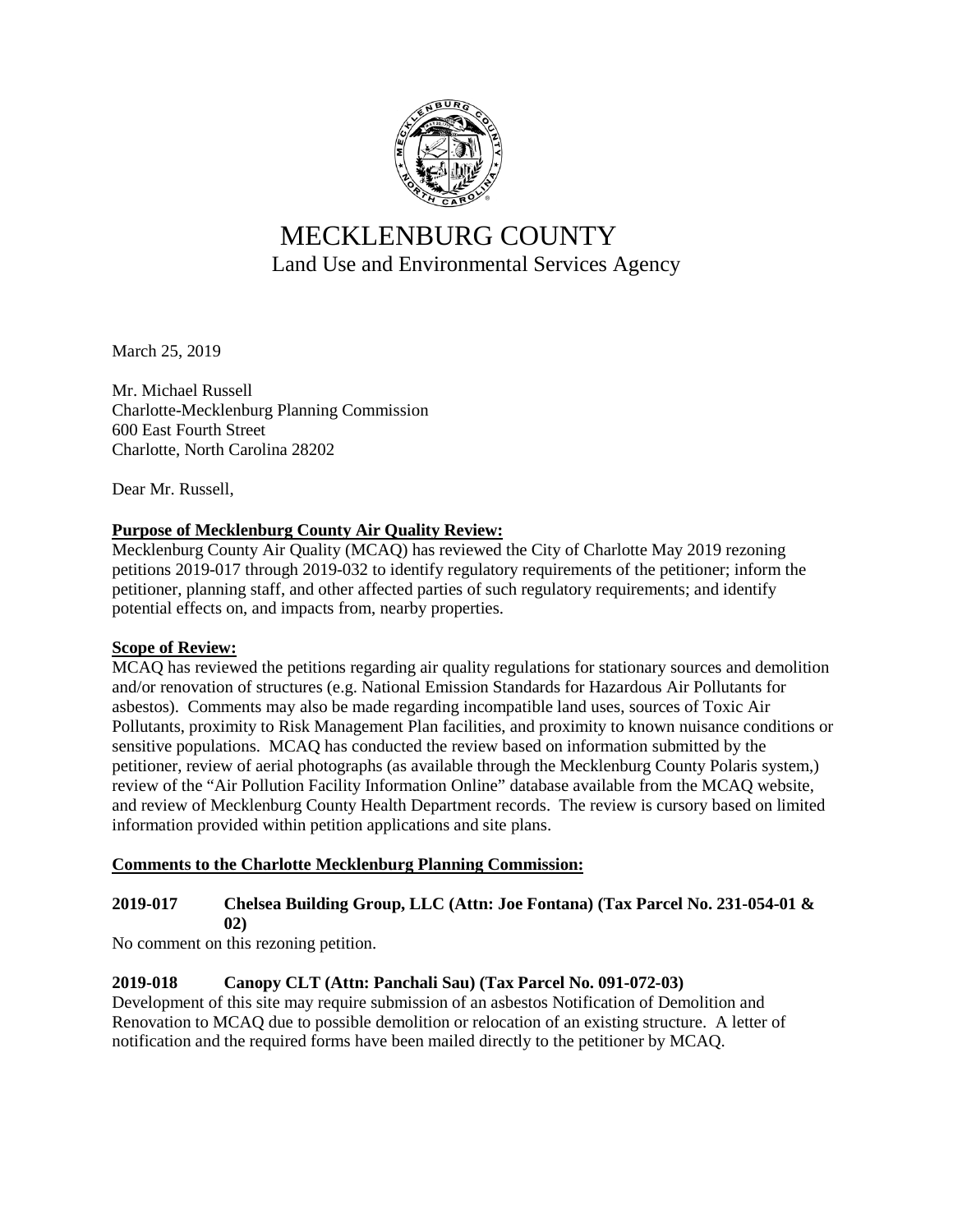#### **2019-019 Stanchion Asset Partners (Attn: Alex Kelly) (Tax Parcel No. 047-162-12 & 047-168- 21)**

Development of this site may require submission of an asbestos Notification of Demolition and Renovation to MCAQ due to possible demolition or relocation of an existing structure. A letter of notification and the required forms have been mailed directly to the petitioner by MCAQ.

#### **2019-020 CapRock, LLC (Attn: Kyle diPretoro) (Tax Parcel No. 177-053-01, 02, 03, 04, 05, & 36)**

Development of this site may require submission of an asbestos Notification of Demolition and Renovation to MCAQ due to possible demolition or relocation of an existing structure. A letter of notification and the required forms have been mailed directly to the petitioner by MCAQ.

#### **2019-021 McKinney Holdings NC II, LLC (Attn: David J. McKinney) (Tax Parcel No. 049- 141-19 & 20; 049-181-04)**

The proposed development is likely to require the use of heavy-duty diesel equipment ( $\geq$ 25 hp) and is located adjacent to a population sensitive to air pollution (e.g. hospital, clinic, retirement facility, school, daycare). Diesel exhaust may pose health risks to these sensitive populations. Therefore, MCAQ recommends that during construction the petitioner use diesel equipment that meets EPA Tier 4 emission standards, the cleanest equipment available. Using the cleanest equipment available will minimize air pollution thereby minimizing health impacts to the surrounding communities. A letter communicating this recommendation has been mailed directly to the petitioner by MCAQ.

### **2019-022 Metrolina Builders Inc. (Attn: Dennis E. Norwood) (Tax Parcel No. 029-551-01)**

The proposed development is likely to require the use of heavy-duty diesel equipment ( $\geq 25$  hp) and is located adjacent to a population sensitive to air pollution (e.g. hospital, clinic, retirement facility, school, daycare). Diesel exhaust may pose health risks to these sensitive populations. Therefore, MCAQ recommends that during construction the petitioner use diesel equipment that meets EPA Tier 4 emission standards, the cleanest equipment available. Using the cleanest equipment available will minimize air pollution thereby minimizing health impacts to the surrounding communities. A letter communicating this recommendation has been mailed directly to the petitioner by MCAQ.

#### **2019-023 Sinacori Builders (Attn: Ed Estridge) (Tax Parcel No. 211-184-03, 04, 05, & 99)** Development of this site may require submission of an asbestos Notification of Demolition and Renovation to MCAQ due to possible demolition or relocation of an existing structure. A letter of notification and the required forms have been mailed directly to the petitioner by MCAQ.

# **2019-024 Investicore LLC (Attn: Dawie Swart) (Tax Parcel No. 147-021-11)**

Development of this site may require submission of an asbestos Notification of Demolition and Renovation to MCAQ due to possible demolition or relocation of an existing structure. A letter of notification and the required forms have been mailed directly to the petitioner by MCAQ.

# **2019-025 White Point Partners, LLC (Attn: Jay Levell) (Tax Parcel No. 123-064-09)**

Development of this site may require submission of an asbestos Notification of Demolition and Renovation to MCAQ due to possible demolition or relocation of an existing structure. A letter of notification and the required forms have been mailed directly to the petitioner by MCAQ.

The proposed development is likely to require the use of heavy-duty diesel equipment ( $\geq 25$  hp) and is located adjacent to a population sensitive to air pollution (e.g. hospital, clinic, retirement facility, school, daycare). Diesel exhaust may pose health risks to these sensitive populations. Therefore, MCAQ recommends that during construction the petitioner use diesel equipment that meets EPA Tier 4 emission standards, the cleanest equipment available. Using the cleanest equipment available will minimize air